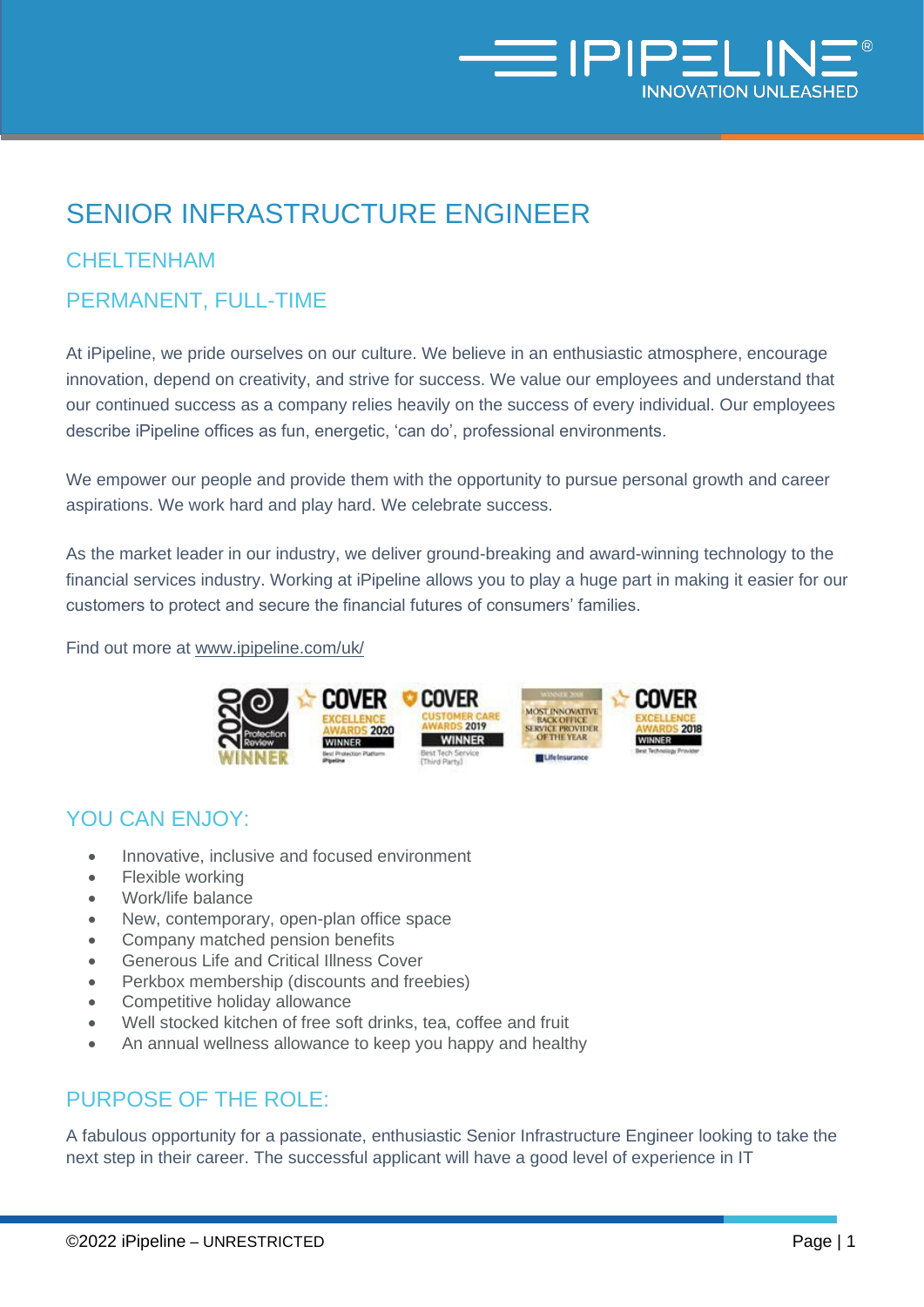administration and the support of a wide variety of IT Infrastructure and processes. As a senior role experience in escalation management, work prioritisation and mentoring/coaching is also essential.

**NO THE SET IT** 

**NNOVATION UNLEASHED** 

### RESPONSIBILITIES:

To provide 3rd line IT Support to the UK IT Business: -

- Demonstrate excellent communication skills
- Lead and deliver 3rd line operations/business roadmap projects
- Troubleshoot and remediate infrastructure issues
- To provide an escalation point for 1st and 2nd line support tickets
- Solve business problems using automation and other innovative IT solutions
- Promote best practice and adopt global security standards
- Help prioritize and organize the workload of Cheltenham IT Support Engineers
- Mentor and support IT Support Engineers and junior colleagues

### REQUIRED SKILLS AND KNOWLEDGE:

#### ESSENTIAL:

- Configuring, maintaining, and troubleshooting Microsoft-based on premise and customer facing systems
- Configuring, maintaining, and troubleshooting VMWare ESXi infrastructure
- Management of Firewall Policy and VPN configuration (ideally Checkpoint and Fortinet)
- Configuration of LAN/WAN/Wi-Fi Networks including experience in Switch configuration and management (ideally Cisco, Watchguard)
- Experience in SAN storage provisioning and management (ideally HP Nimble, IBM)
- Experience in IT automation (ideally PowerShell)
- Previous experience of working in a 2nd line IT Staff Support role working with end user systems and applications.

#### DESIRABLE:

- Experience working with Linux
- Configuration and management of monitoring and logging solutions (ideally PRTG)
- Good knowledge of cloud technologies (ideally AWS)
- Working with a Kanban style project board (ideally Jira)
- Experience of documenting processes, procedures, and user guides
- Ability to conduct meetings and minute them where required

### PERSONAL QUALTIES:

- Natural flare for innovation, enthusiasm and a desire to learn and share learning
- The ability to keep pace with technology changes in the sector
- Outgoing and confident
- Keen collaborator and influencer
- Good organization skills
- The ability to effectively impart knowledge to a user base
- Demonstrate good communication skills